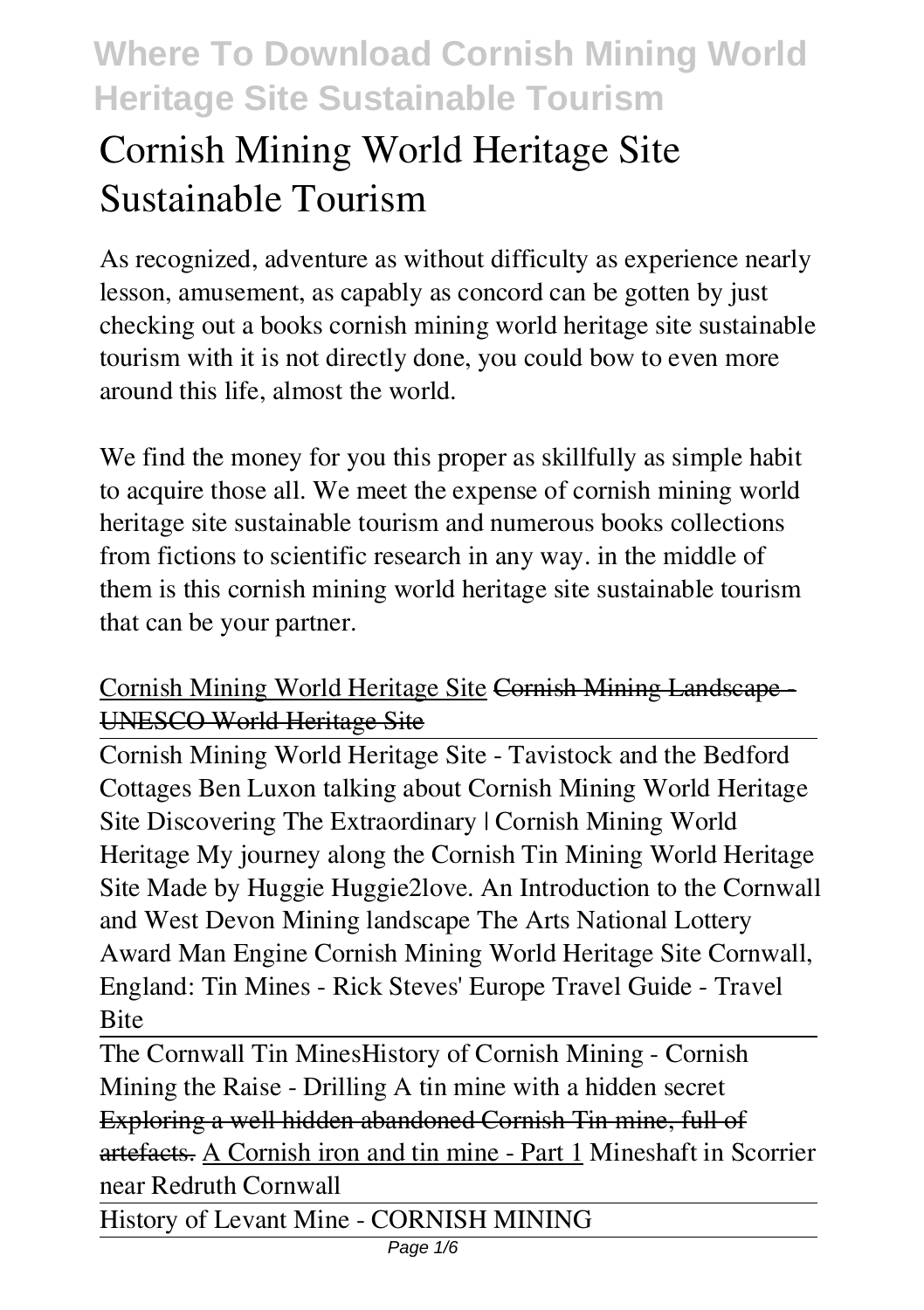History of Cornish Mining - Ladderways and the Man Engine *History of Cornish Mining - Cligga Mine Revisited - Poldark Times* **History of Cornish Mining - 1850 Break Through - Poldark Times 10 Best Tourist Attractions in Cornwall, England** *A Cornish Silver Mine Cornish Engine Houses and Mining History - FULL* **DOCUMENTARY** with Timestamps in Description Below *II* History of Cornish Mining The Time Tunnel Great Flat Lode Geevor Tin Mine - Cornish Mineral Heritage Botallack Mine | UNESCO World Heritage Site Disused mining sites in Britain gain world heritage status

CRHnews - Transforming Tavistock into World Heritage Site WORLD HERITAGE SITES OF BRITAIN: *History of Cornish Mining - Kill the Wabbit underground adventure. Cornish Mining World Heritage Site*

This is the story of the  $\alpha$  Cornish Mining $\alpha$  World Heritage Site. The largest World Heritage Site in the UK. It the a landscape of 20,000 hectares spread across Cornwall and west Devon, offering myriad...

*World Heritage Site - Cornish Mining WHS*

The Cornwall and west Devon Mining Landscape World Heritage Site is the largest industrial World Heritage Site in the UK. It includes ten stunning landscape areas each with unique characters and a number of attractions.

*Cornish Mining | World Heritage Sites - Cornwall* This is the story of the *Cornish Mining* World Heritage Site; a tale that is as much about the people as the industry they worked in. The largest World Heritage Site in the UK, it a landscape of 20,000 hectares spread across Cornwall and west Devon, offering myriad experiences and opportunities to explore our world-changing mining culture.

*World Heritage - Cornish Mining WHS*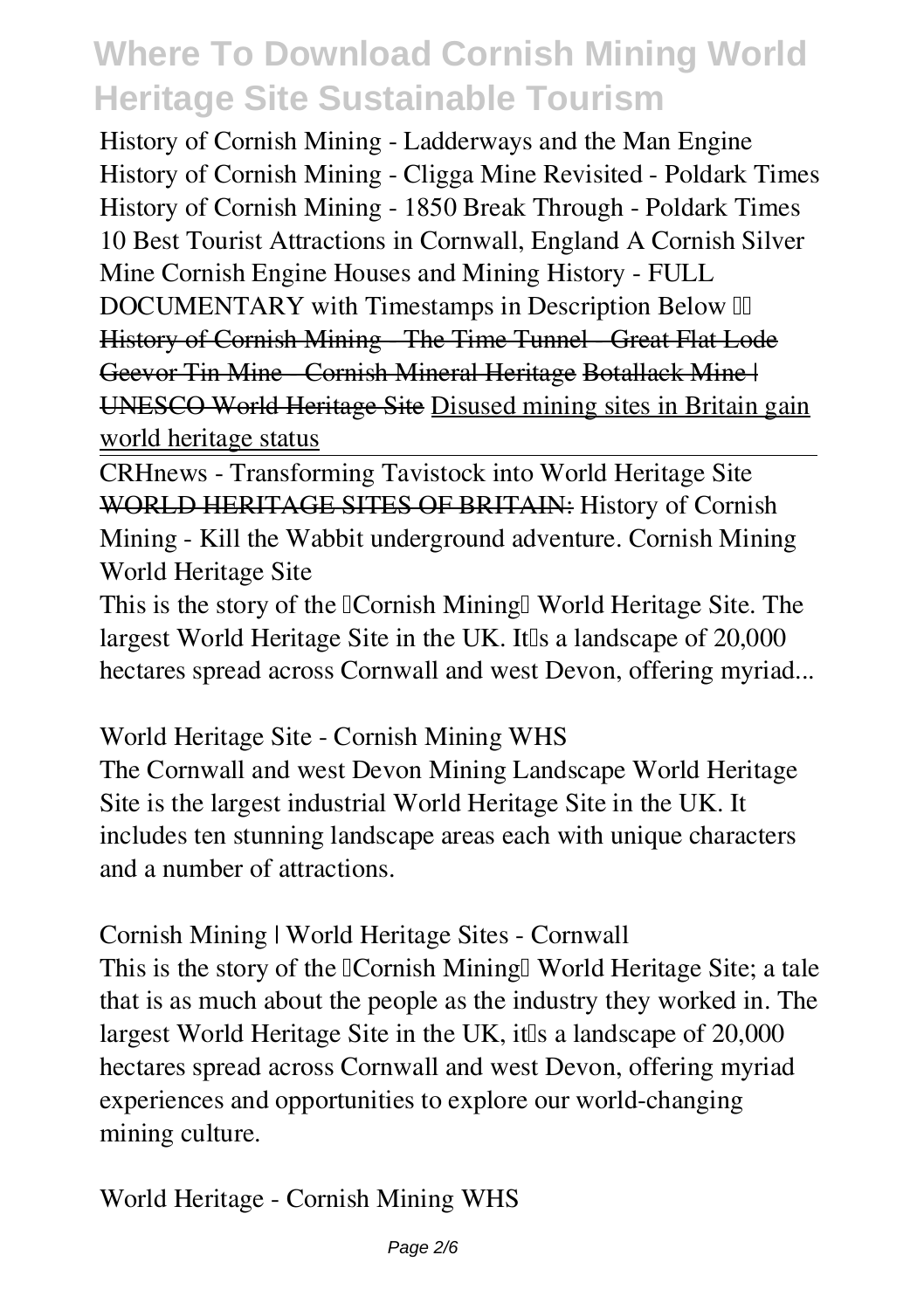Visit website. On 13th July 2006 select mining landscapes across Cornwall and west Devon were inscribed as a UNESCO World Heritage Site, placing Cornish mining heritage on a par with international treasures like Machu Picchu, the Taj Mahal and the Great Wall of China. The largest industrial World Heritage Site in the UK, with over 20,000 hectares spread over across Cornwall and West Devon.

*Cornish Mining World Heritage Site - Cornwall* Cornwall and West Devon Mining Landscape. Much of the landscape of Cornwall and West Devon was transformed in the 18th and early 19th centuries as a result of the rapid growth of pioneering copper and tin mining. Its deep underground mines, engine houses, foundries, new towns, smallholdings, ports and harbours, and their ancillary industries together reflect prolific innovation which, in the early 19th century, enabled the region to produce two-thirds of the world<sup>Is</sup> supply of copper.

*Cornwall and West Devon Mining Landscape - UNESCO World ...* World Heritage Site; News; Cornish engineering students create a "Puffing Devil" for the Cornish Mining World Heritage Site version of Cornish Caretakers. Miracle Theatre's feature film "Tin" now available on demand Devon Historic Buildings Trust Conservation Awards 2019; Winners Announced.

#### *News - Cornish Mining WHS*

The Cornwall and West Devon Mining Landscape is a World Heritage site which includes select mining landscapes in Cornwall and West Devon in the south west of England. The site was added to the World Heritage List during the 30th Session of the UNESCO World Heritage Committee in Vilnius, July 2006. Following plans in 2011 to restart mining at South Crofty, and to build a supermarket at Hayle Harbour, the World Heritage Committee drafted a decision in 2014 to put the site on the List of World Heri Page 3/6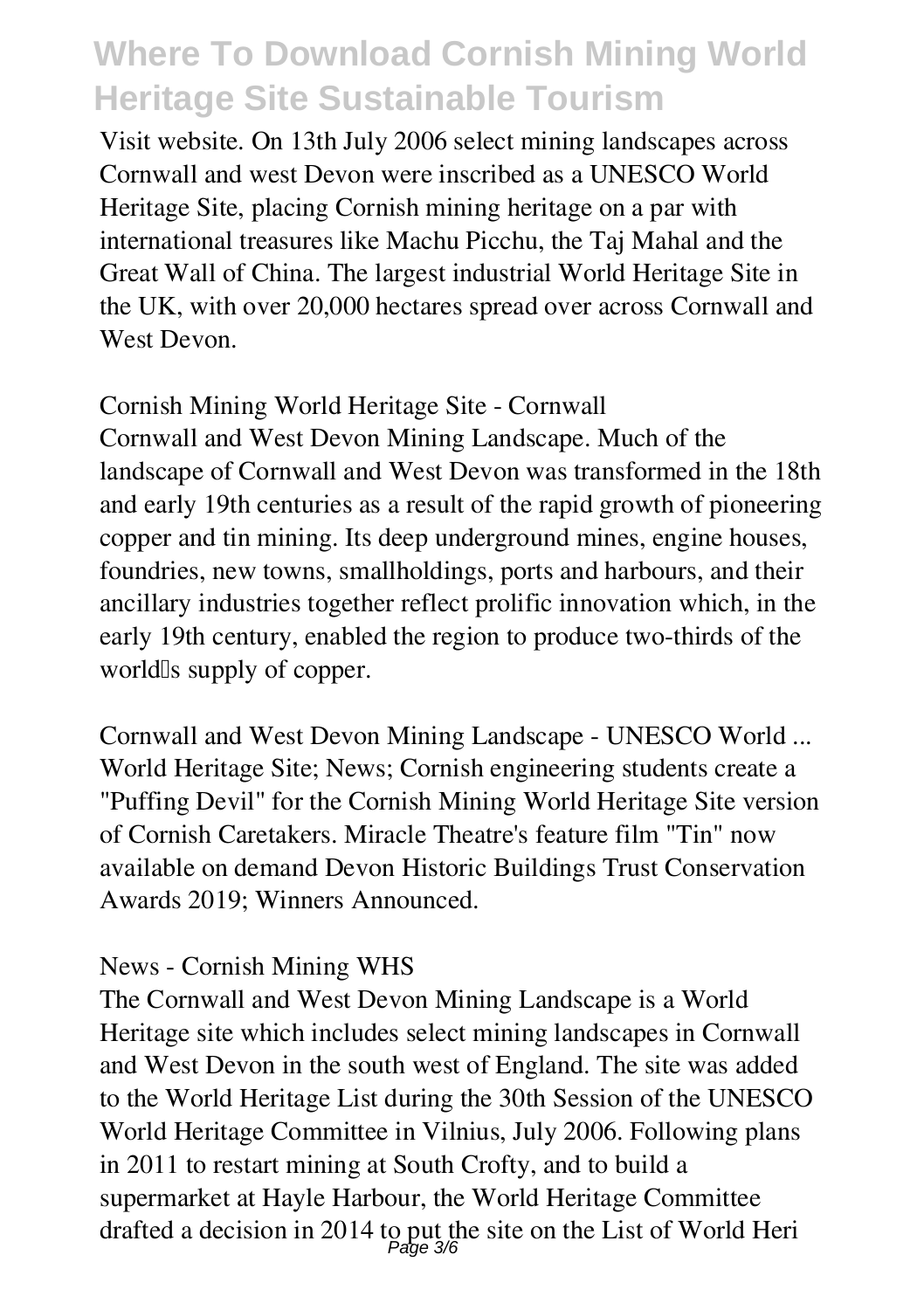*Cornwall and West Devon Mining Landscape - Wikipedia* Cornwall and West Devon Mining Landscape World Heritage Site Management Plan 2013-2018. The World Heritage Site (WHS) Management Plan is the first revision of the document accepted by UNESCO in...

#### *Planning in the Site - Cornish Mining WHS*

Following World Heritage inscription in July 2006, a special website was launched in celebration of the achivement. You can view this site via the following link: Cornwall Mining. If you want to delve even deeper into the history of Cornish mining, please visit the Dig Further...

#### *Delving Deeper - Cornish Mining WHS*

The Cornwall and West Devon Mining Landscape was transformed in the 18th and 19th century by industrialised copper and tin mining. Steam technology was pioneered here. The remaining landscape is dotted with waste and spoil heaps and ruined mines, railways, canals and engine houses. Also, migrating Cornish miners have had influence on mines all over the world, leading to the survival of Cornish engine houses in Spain, Mexico, South Africa and Australia.

*Cornwall and West Devon Mining Landscape - World Heritage Site* The areas of Cornwall around Gwennap and St Day and on the coast around Porthtowan were among the richest mining areas in the world. At its height the Cornish tin mining industry had around 600 steam engines working to pump out the mines (many mines reached under the sea and some went down to great depths). Adventurers put up the capital, hoping that the mine would return them a profit, but the outcomes were very uncertain.

*Mining in Cornwall and Devon - Wikipedia* Page 4/6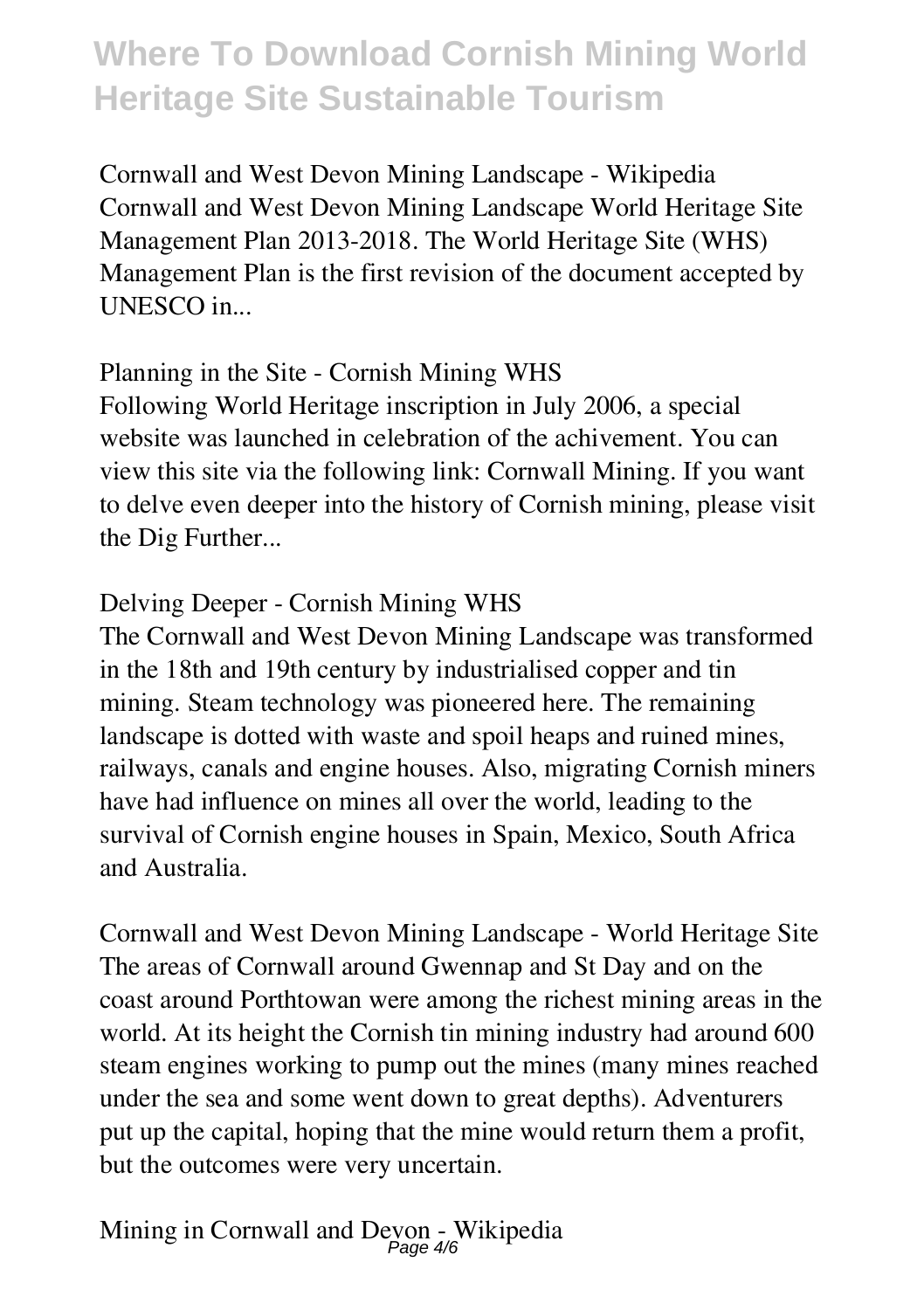Celebrating World Heritage. Cornish Roughneck; Down Under Down Under; Mexican Wave; Flower Power; Original Mobile Technology; Tin Did Because Tin Can; Our mining culture shaped your world. Home; Celebrating World Heritage; The 10 Sites; Your Opinion; Get in Touch; Links; Cornish Mining World Heritage.

#### *Cornwall Mining*

A Cornish mining heritage Evidence of the mining heritage is still visible today On 13 July 2006 select mining landscapes across Cornwall and West Devon were inscribed as UNESCO World Heritage Sites, placing Cornish mining heritage on a par with international treasures like Machu Picchu, the Taj Mahal and the Great Wall of China.

*A Cornish mining heritage | National Trust* Cornish Mining World Heritage Site. 2,129 likes · 65 talking about this. The Cornwall and West Devon Mining Landscape World Heritage Site is the largest...

*Cornish Mining World Heritage Site - Home | Facebook* Cornish Mining World Heritage site In 2006 selected mining landscapes across Cornwall and west Devon were inscribed as a UNESCO World Heritage Site, placing Cornish mining heritage on a par with international treasures like Machu Pichu, the Taj Mahal and the Great Wall of China.

*Cornish Mining Heritage tours - Cornwall Garden Tours* National Heritage List inscription date 9 May 2017 Australian Cornish Mining Sites: Burra and Moonta While tens of thousands of hopefuls dreamed of striking it rich in the Australian gold rushes of the 1850s, copper mining in South Australia was creating a small slice of Cornwall, England on the far side of the world.

*National Heritage Places - Australian Cornish Mining Sites ...* Page 5/6